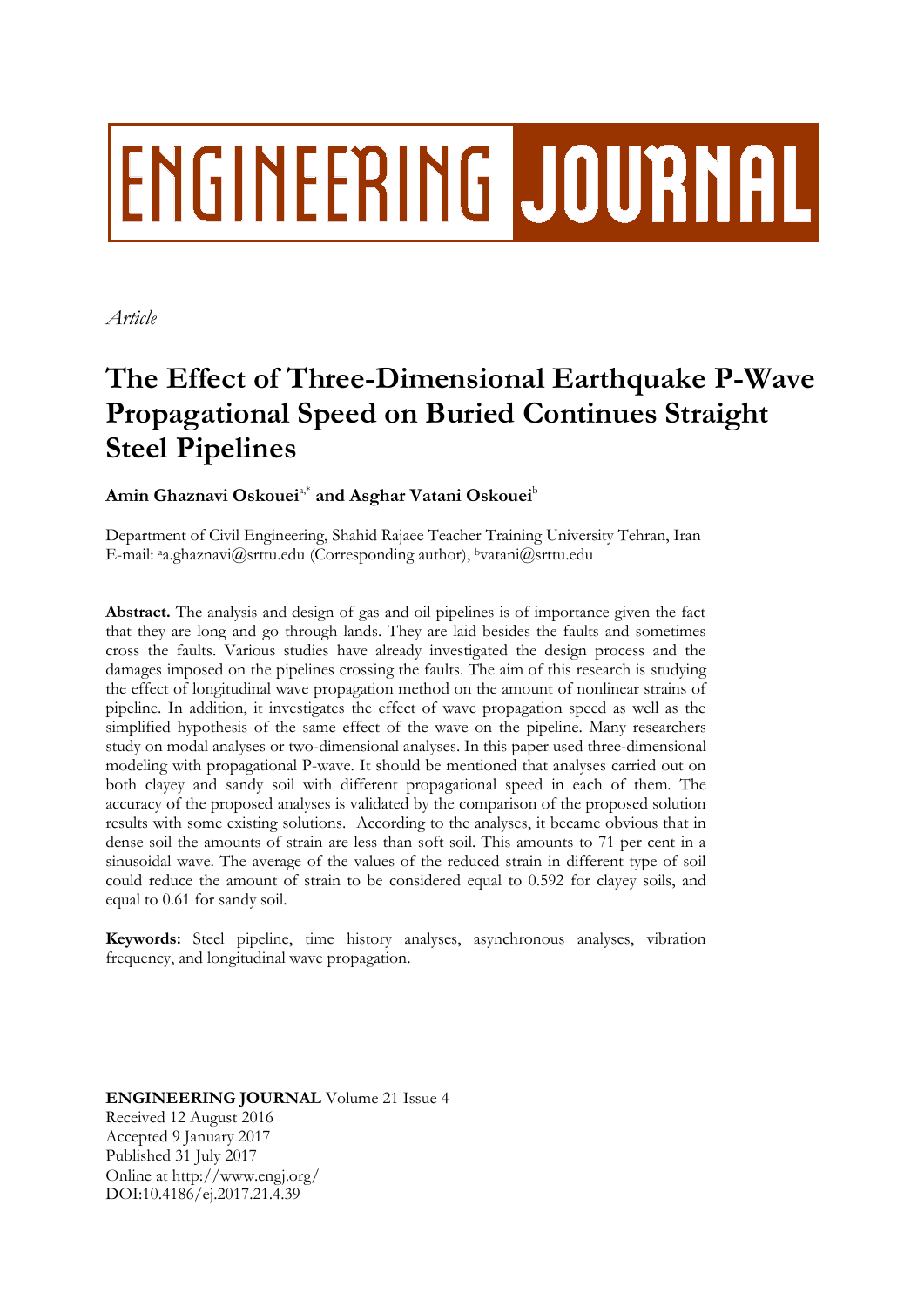# **1. Introduction**

The buried oil and gas pipeline is one of the most vulnerable infrastructures. The previous earthquake experiences proved that the transmission pipeline affected by the earthquake in different ways. Perhaps one of the most important effects of an earthquake is on pipelines crossing the faults. Many researchers have investigated the effect of the fault on the pipelines and also investigated the damages resulted from the movement of the faults [1–3]. Datta et al. examined prior research on the impact of the earthquake on the pipeline [3]. They found that although much research did on the effects of faults on pipelines, the impact of random vibration and earthquake on pipelines less studied [3]. Various studies have examined the impact of normal faults [4–6]. Karamitros et al. analytical and numerical abundance of research conducted on the pipeline. They found that the regulation values of strain and stress at the intersection of faults with numerical and analytical values are a good match [5, 6]. Kouretzis et al examined the effect of P waves on the tunnels. They discovered hoop stress is higher in S-Wave in comparison with P-Wave [7, 8]. Sedarat et al. also found similar results [9]. In all the above cases one type of Soil used and the effect of changes in soil type were not studied [9]. The effect of reverse faults have also been studied [10, 11]. Rahim-Zadeh et al. examined the effect of reverse faults on the seismic behaviour of the pipeline's [12]. It found that although the values developed in pipelines in the different locations is acceptably similar to ALA relations, lifting bending forces is over ALA [30]. Then it expanded to include the analytical equations for different lengths of pipe, fault and the impact angle of pipe [6, 13]. Until this time not any buried pipelines which crossing the faults have suffered huge damages [9–16]. Saberi et al. examined the effect of wave propagation on curved pipes [14, 15]. It found that the highest levels of axial strain caused by the angle of 135 degrees in the pipeline and the axial strain values at 90 degrees was less than the angle of 135 degrees [14]. Kouretzis et al. studied the effect of two-dimensional Rayleigh waves [16]. It revealed that Rayleigh wave cause more axial strain and reduce hoop strain in comparison with S wave [16]. Kouretzis et al. studied the effect of wave propagation stemming from the explosion [17]. Moreover, different methods of modelling wave propagation in structures also investigated [18–24]. One of these methods was the use of springs to model the soil around the pipe [18, 19]. Asynchronous analysis performed to evaluate the effect of wave propagation in the pipe network of nuclear power plants (which often have different boundary conditions at the ends of the pipes) [20]. Yazdi et al. studied the effect of absorbing boundary condition on wave propagation [22]. For modelling pipe-soil interaction nonlinear spring used [14, 15, 24]. Regarding the issue of wave propagation in modelling, we should model the length of the pipe to mitigate the effect of the end of the pipe on analysis results. Hosseini et al. have calculated the minimum length of pipes based on the soil type around the pipe [25]. It supposed that structures located in areas 2 or 5 times more than the focal depth affect by the body waves. Structures located in areas beyond 5 times more than the focal depth dominate by surface waves.

O'Rourke et al. have presented graphs for changes in Rayleigh wave speed in layered soil profile [26]. Among the surface waves only Rayleigh waves studied for evaluating the effect of wave propagation on the buried pipes. Love waves lead to the bending strain in pipes which is low importance for usual diameters. Whereas longitudinal component of Rayleigh waves is parallel to the propagating direction, which leads to axial strain in the pipe parallel to the wave propagation. The speed of Rayleigh wave is slightly less than that of shear wave. But in normal soil layers in which the soil stiffness increases along with depth, the Rayleigh wave propagational speed depends on the changes in shear wave speed in depth as well as the frequency. Since the bending strain is not important when it comes to the propagation of axial-seismic waves in straight pipelines, only axial strains in the pipe important and affected by this. The aim of this research is the investigation of the effect of P-waves on the amounts of strain in the pipes.

It is seen that in previous studies by Roudsari et al. and other researchers only the modal analyses performed and focused on modal analyses and relationship [33]. In this research the effect of deference in frequency content investigated in two different ways. First, with sinusoidal wave, and second, with the timehistory analyses. Many researchers try to avoid using time-history analyses with three-dimensional modelling of pipeline because of time consuming procedure. The main purpose of this paper is to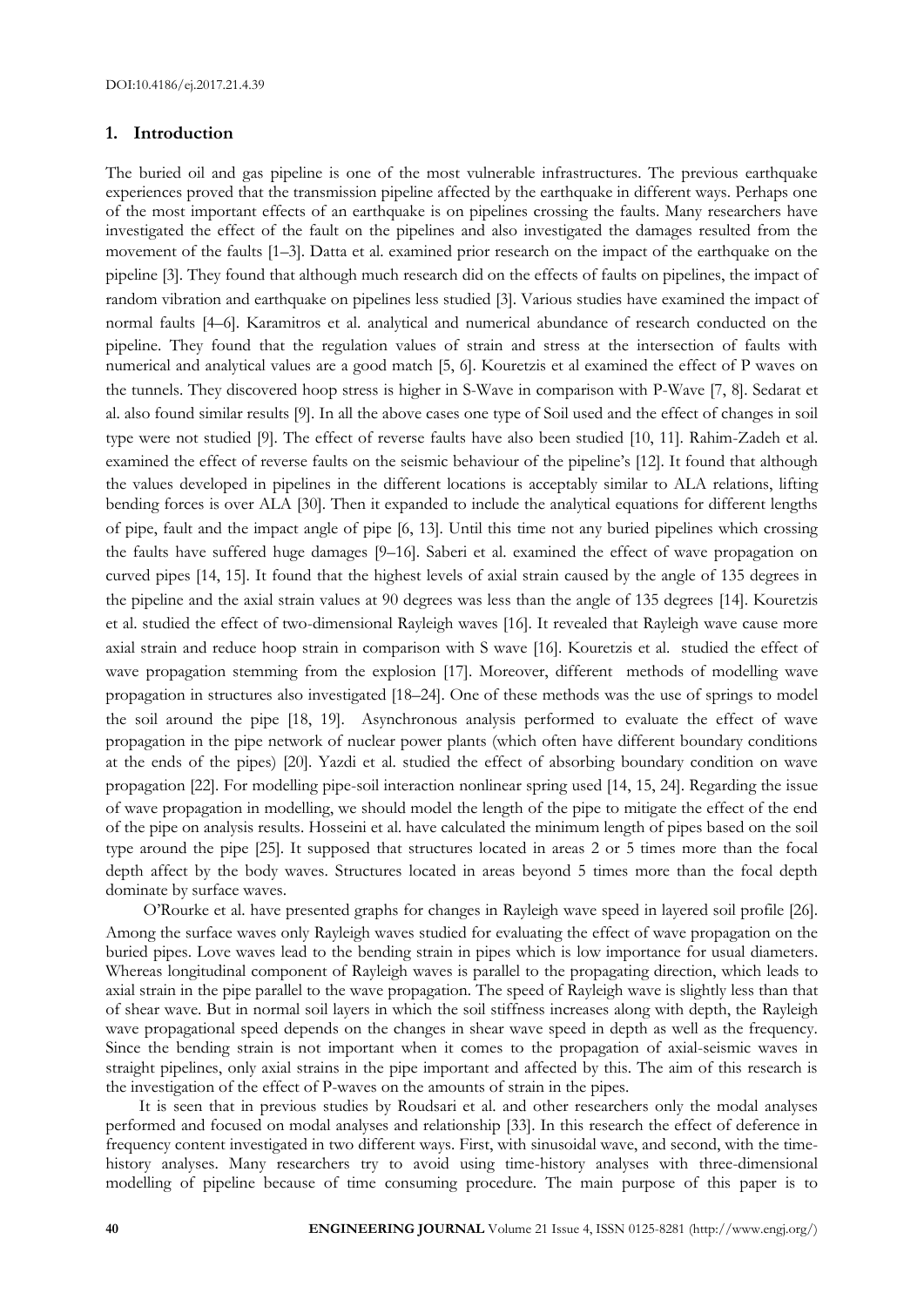investigate the effect of three-dimensional earthquake P-wave propagation on buried continues straight steel pipes and to determine the effect of propagational speed.

#### **1.1. The Design Strain**

The amount of axial strain investigated in various researches [25–30]. Diverse equations proposed for the amount of strain. Power et al. [27] have proposed Eq. (1).

$$
\varepsilon_{\alpha} = \frac{V_{RP}}{C_p} \tag{1}
$$

In which V<sub>RP</sub> the maximum speed of land movement when P-wave emerges which equals to  $0.681*V_{\text{max,v}}$ and  $C_p$  equals to the maximum speed of P-wave movement in the soil and  $V_{\text{max}}$  is the maximum speed of land movement in horizontal direction. When the impact angle is different, Eq. (2) can be used.

$$
\varepsilon_{\alpha} = \frac{V_{RP}}{C_p} \cos^2 \varphi + r \frac{a_p}{C_p^2} \sin \varphi \cos^2 \varphi
$$
\n(2)

$$
\varepsilon_{\alpha} = \frac{V_{RP}}{C_P} \qquad OR \qquad \varepsilon_{\alpha} = \frac{V_{RS}}{C_R} \tag{3}
$$

 $\varphi$  is the wave impact angle and  $a_p$  is the maximum velocity caused by land movement and r is the radius of the pipeline. Also, the amount of design strain equals to Eq. (3) according to the researches[28, 29] in which  $V_{RS}$  and  $V_{RP}$  are the maximum speed of vertical shear wave SV equalling to 1.0\* $V_{max}$  and the maximum speed of P-wave respectively and  $C_R$  equals to the maximum amount of the S-wave movement in the soil.

$$
\varepsilon_{\alpha} = \frac{V_g}{\alpha \times C_a} \tag{4}
$$

According to the guideline ASCE-ALA 2005 [30], the seismic design of the buried pipelines based on the maximum amount of the axial strain and approximate amounts calculated based on the Eq.(4) in which  $V_g$ is to the maximum speed of land movement equaling to  $V_{\text{maxv}}$  and  $C_{\text{a}}$  equals to 2000 meters per second irrespective of the type of soil and employed as the wave propagational speed in the soil [25].

Also the parameter  $\alpha$  used for Rayleigh waves and pressure P-waves equal to 1 and for S-waves equal to 2. As a result, the maximum amounts of strains based on  $V<sub>g</sub>$  produced by various ranges of earthquakes as shown in Table 1. Gas and oil pipelines go through areas with diverse soils, considering the long length of pipelines. Furthermore, all the analyses carried out in four types of soil given the fact that in most guidelines, including uniform building code 94 (UBC94) soils classified into four groups [35]. It should be mentioned that Eq. (1)–(4) based on the impact angle which leads to the maximum axial-pressure force. Figure 1 demonstrates the wave impacts the pipe and its angles with the pipe. D is the domain of wave propagation. Also the figure shows the amounts of sinusoidal wave which consisted of the wave parallel to the pipe and the wave vertically parallel to the pipe [29].

The amounts gave in the equations in Table 1 based on normalized earthquake spectra. In all cases, the amounts of axial strains calculated by ALA are less than the other equations (since the wave propagation speed is supposed to be 2000 m/s).

Based on laboratory reports presented by Newmark et al. the first sign of local buckling shown in the Eq. (5) in which R is the pipe radius and t is the wall thickness of the pipe [31, 32].

$$
0.15\frac{t}{R} < \varepsilon < 0.2\frac{t}{R} \tag{5}
$$

Based on researches expanded by Hosseini and Roudsari [33], a new equation introduced to investigate the first point of local buckling for sandy soil (Eq. (6) and (7)). Equation (6) depicts dense sandy soil and Eq. (7) depicts non-dense sandy soil [33].

$$
0.17 \frac{t}{R^{1.5}} < \varepsilon < 0.26 \frac{t}{R^{1.5}} \tag{6}
$$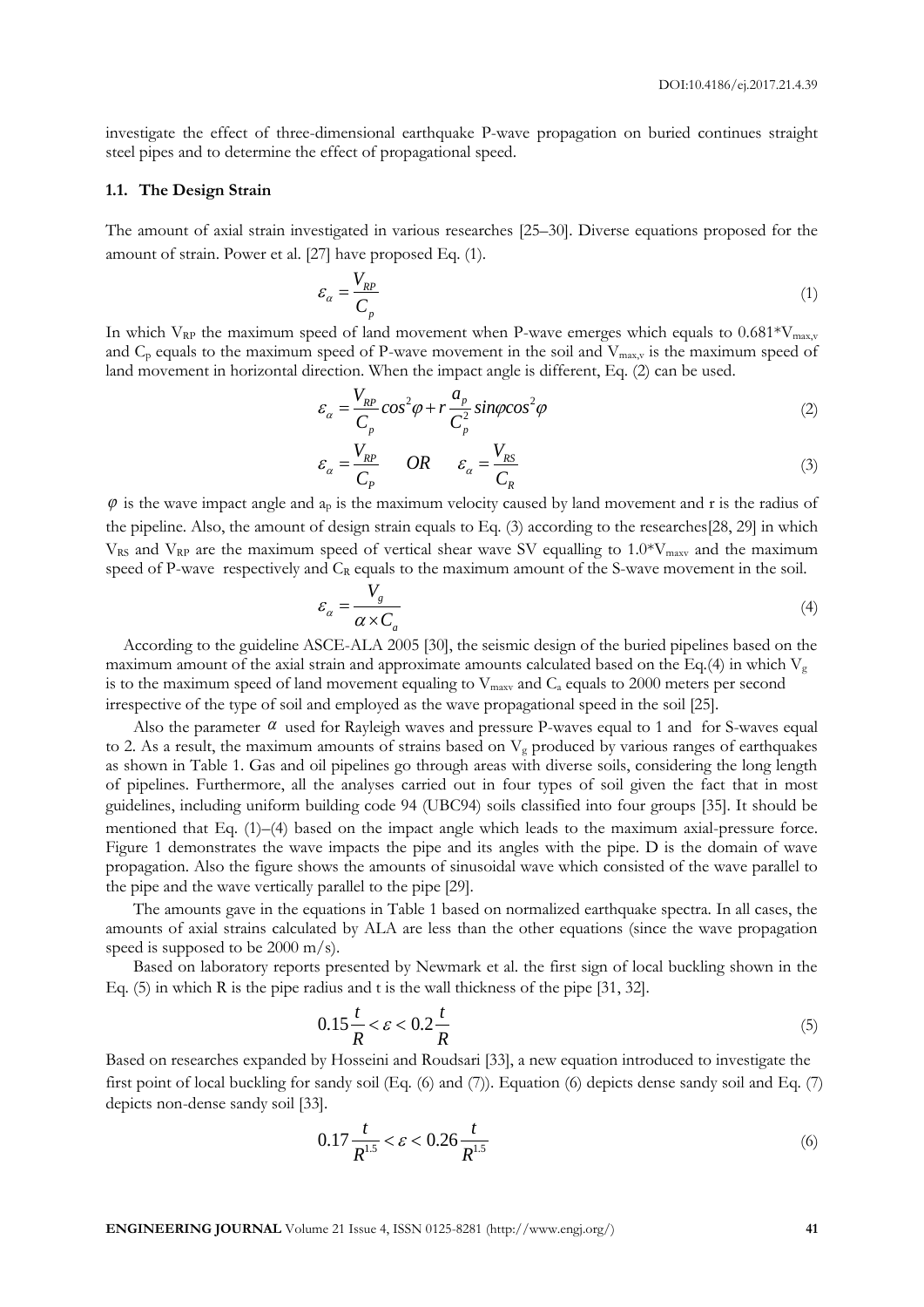$$
0.15\frac{t}{R^{1.1}} < \varepsilon < 0.34\frac{t}{R^{1.1}}\tag{7}
$$

Regarding the pipe diameter equaling to 1 meter and its thickness equaling to 1 centimeter, the minimum amounts of the strain to control local buckling is 0.003. Since the aim of this research is to investigate the effect of P-wave propagation on the seismic behavior of steel pipelines, we embarked on investigating impact wave with the impact angle of zero degree.

Table 1 The amounts of the maximum longitudinal strain permitted in design for different waves.

|                                                       | <b>SOIL TYPE</b> | Loma Prieta | kobe | Imperial<br>Valley | Northridge | Manjil |
|-------------------------------------------------------|------------------|-------------|------|--------------------|------------|--------|
| V<br>g                                                |                  | 1.21        | 0.8  | 1.00               | 0.92       | 0.34   |
| $\times 10^{-3}$ (ASCE-ALA)<br>$\mathcal{E}_{\alpha}$ | I-IV             | 0.06        | 0.40 | 0.50               | 0.46       | 0.17   |
| $\times 10^{-3}$ (HASHASH)<br>$\mathcal{E}_{\alpha}$  |                  | 1.20        | 0.80 | 1.00               | 0.90       | 0.34   |
| $\varepsilon_{\alpha}$ ×10 <sup>-3</sup> (HASHASH)    | H                | 1.50        | 1.00 | 1.25               | 1.15       | 0.42   |
| $\times 10^{-3}$ (HASHASH)<br>$\mathcal{E}_{\alpha}$  | Ш                | 2.70        | 1.80 | 2.20               | 2.00       | 0.76   |
| $\times 10^{-3}$ (HASHASH)<br>$\varepsilon_{\alpha}$  | IV               | 4.90        | 3.20 | 4.00               | 3.70       | 1.40   |



Fig. 1. Waves propagate method and impact with the pipe and the way a longitudinal wave expands in the pipe [2].

# **2. Numerical Modelling**

The types of analyses employed based on time history analyses and the wave propagation method in pipes and soil. To carry out three-dimensional modelling, 1000 meters of pipeline used to increase the precision of the analyses. The modelling based on Beam theory on an elastic bed. The effect of changes in wave propagation speed without changing the frequency content of the wave investigated by two type of analyses. First, sinusoidal wave with the same frequency content with changes in the speed of wave transmission investigated. Second, five spectrum of earthquakes used to consider the effect of changes in frequency contents on seismic behaviour of pipelines. The aim is to calculate the effect of wave propagation on the amounts of longitudinal strains affected by P-wave. The load imposed in a way that the effects of P-wave propagation on the pipe investigated.

First, all spectra equalled to the acceleration of 1G to investigate the effect of changes in frequency content. Then the scaled spectra used by MATLAB according to boundary conditions and the meshing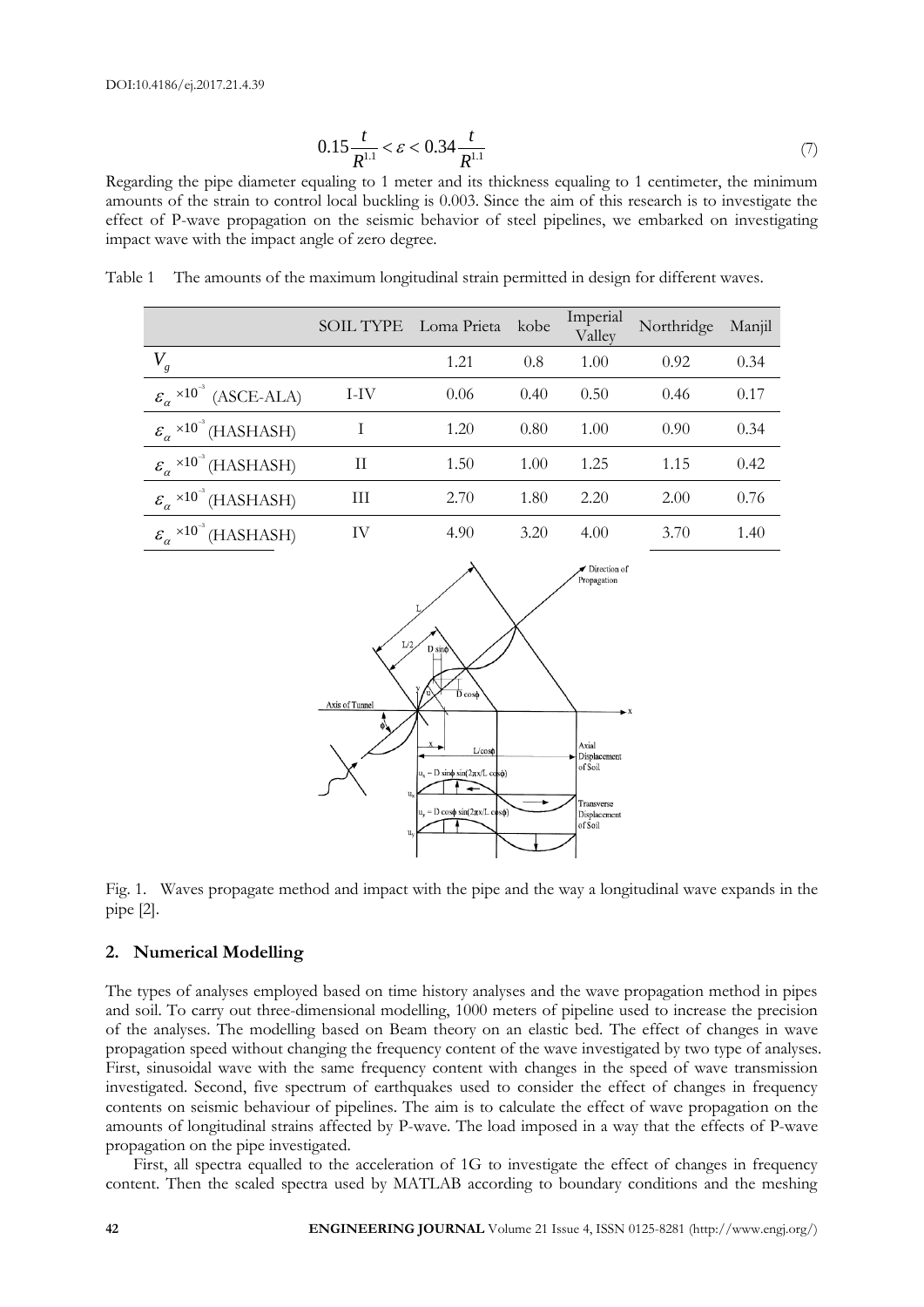method. The boundary condition introduced for each pipe element depend on the coordination of the elements. The amounts of changes in displacement depending on the pipe length and over 1001 input file created by MATLAB. The investigation did for four type of soils in sandy and clayey soil. Eight analyses for each time history cases, and five case time-history analyses performed. Totally forty time-history analyses used for investigation with use of ABAQUS software [34].

| Soil type |    | KN<br>$\boldsymbol{m}$   | $\bf{v}$ | Λ                  |         | m,<br>T/T | m,<br>V/I | $\lambda(m)$ |
|-----------|----|--------------------------|----------|--------------------|---------|-----------|-----------|--------------|
|           | 35 | $\sim$<br>$\overline{a}$ | 0.7      | 1.5                | 0.4     | 625       | 1000      | 250          |
| 11        | 33 | 20                       | 0.65     | 1 <sub>2</sub><br> | $0.5\,$ | 500       | 800       | 250          |
| Ш         | 31 | 19                       | 0.55     | $0.8\,$            | $0.7\,$ | 275       | 450       | 192.5        |
| TV        | 30 | 18                       | 0.50     | $0.5\,$            | 1.0     | 150       | 250       | 150          |

Table 2. The properties of used sandy soil.

Table 3. The properties of used clayey soil.

| Soil Type | KN<br>$\boldsymbol{m}$ | $\sqrt{N}$<br>$\sim$<br>$\mathbf{v}_u$<br>∠<br>m |         | V(m) | m,<br>T 7 | $\lambda(m)$ |
|-----------|------------------------|--------------------------------------------------|---------|------|-----------|--------------|
|           | 21                     | L.J                                              | U.4     | 625  | 1000      | 250          |
|           | 20                     |                                                  | $0.5\,$ | 500  | 800       | 250          |
| Ш         | 19                     | $_{0.8}$                                         | 0.7     | 275  | 450       | 192.5        |
| TV.       | 10                     | J.5                                              | 1.0     | 150  | 250       | 150          |

# **2.1. Pipe-Soil Interaction**

There are various methods to model the soil. One of the acceptable methods in most worldwide guidelines is soil-spring equalization. In this method three springs with stiffness in three main directions employed. The amounts of spring stiffness as well as their movement calculated by ASCE-ALA guideline [30]. In this research the soil-spring equalization method used. Non-linear springs employed to take soil-structure interaction into account (Fig. 2 and 3).



Fig. 2. Modelling of pipelines together with spring in different directions.

To model the soil, two types of soil employed; i.e. clayey and sandy soil, and each type of soil classified into four groups based on the density and the wave propagation speed. Properties of the soil used in analyses shown in Tables 2 and 3 [20, 28, 30]. In Table 2, the properties of sandy soil and in Table 3, the properties of clayey soil observed. In this Table,  $\phi$  is sand internal friction coefficient, k is friction reduction coefficient between pipe and soil, K<sub>o</sub> lateral resistance coefficient, S<sub>u</sub> is undrained shear resistance of confined soil per N/m2, T is soil dynamic period per second, Vs is the shear wave speed in soil per m/s and  $\lambda$  is the wave length per meter [33].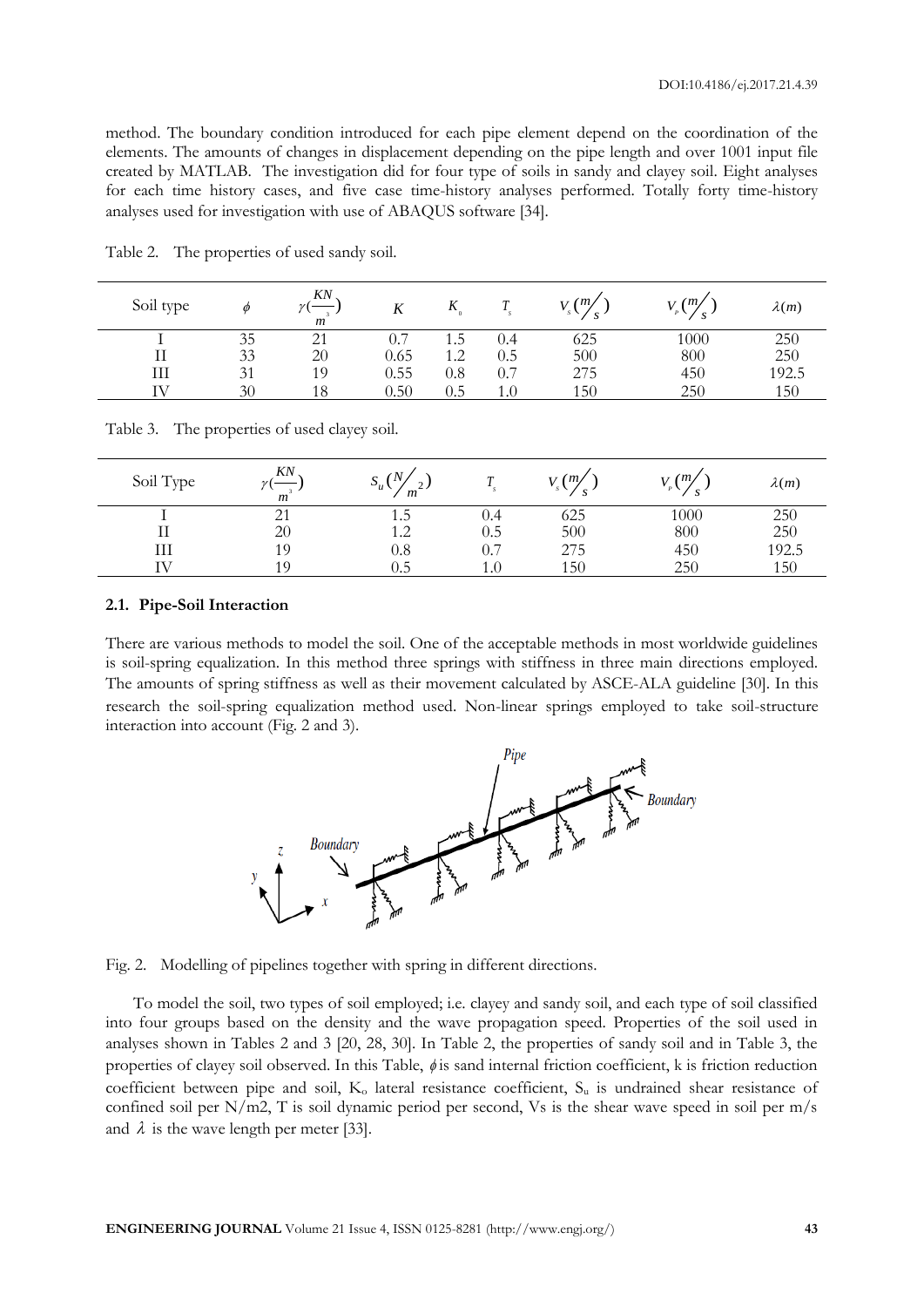

Fig. 3. The characteristics of modelled springs in three different directions of axial, transverse horizontal and transverse vertical.

#### **2.2. Pipeline Modelling and Specifications**

The pipe used in this research made of steel X60 range which is one of the most common gas and oil transmission pipelines in the world.

$$
\varepsilon = \frac{\sigma}{E} \left[ 1 + \frac{n}{1+r} \left( \frac{\sigma}{\sigma_y} \right)^r \right]
$$
\n(8)

Ramberg-Osgood equation employed to achieve the amounts of strain [32]; in which in terms of X60 pipe, the amounts of n, r,  $\sigma_{y}$  are 10, 12, 413E10<sup>6</sup> N/m2 respectively [32].

#### **2.3. Minimum Required Length of the Pipe Segment for Modelling**

The length of the pipe used in the modelling should be in a way that the boundary condition at the end of the pipe does not affect the amounts of strain or the tension in middle element of the pipe. According to the researches [33], it became obvious that the minimum length of the required pipe in clayey soil should equal to  $2\lambda$  and in sandy soil should equal to  $4\lambda$  [33]. 1000 meters' pipeline length used for both types of soil, regarding the fact that the maximum amounts of wave length equaled to 250 meters. Since modelling with pipe limited components of 1000 meters long with shell elements and three-dimensional soil model is really time-consuming, PIPE elements employed to model the pipe which is a kind of beam element. Therefore, the only way to control local buckling in a pipe is to control the maximum amounts of strains.

For studying the effect of pipe length while taking modal analysis of pipelines in soil into account in order to calculate the minimum required length of the pipeline. The effect of pipeline length on higher modes investigated by Hosseini et al. [33]. It became obvious that if the length of pipe considered infinite, the amounts of the limit state of angular frequency obtained using Eq. (9).

$$
\lim_{l \to \infty} \overline{\omega}_i = \sqrt{\frac{k_u}{m}} \tag{9}
$$

It also became evident that if the length of pipe is not infinite, the amounts of  $\overline{\omega}_i$  contain the percentage difference equaling  $\beta$  [33].

$$
\overline{\omega_i} = (1 + \beta) \sqrt{\frac{k_u}{m}}
$$
  

$$
\beta = \frac{m}{2k_u} \omega_i^2
$$
 (10)

In case the length of the pipe tends to the infinite,  $\beta$  tends to become zero. Otherwise, Eq. (11) used to obtain the minimum required length of the pipe in order to obtain  $\beta$  acceptable percentage error [33].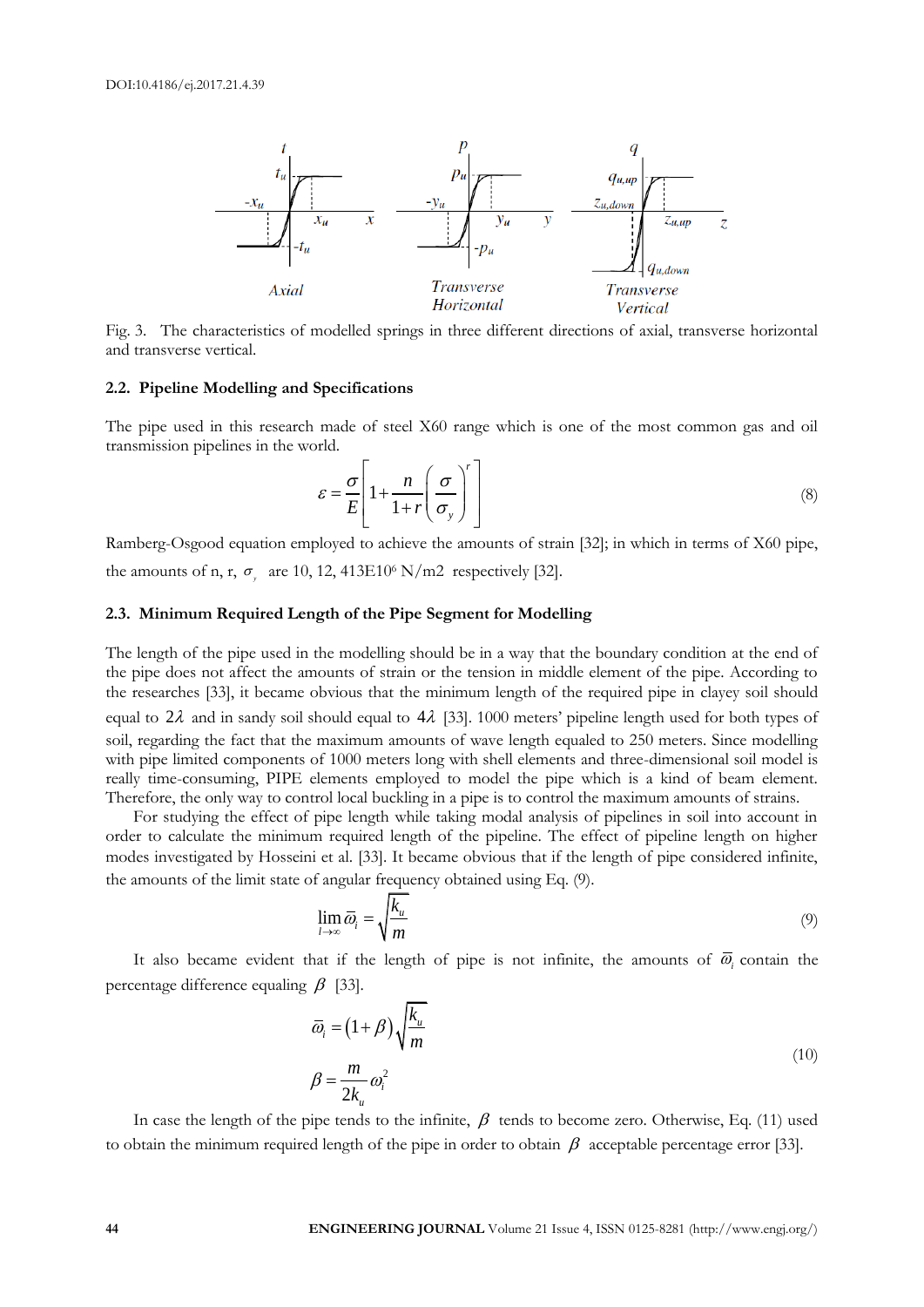$$
l = \sqrt[4]{\frac{EI\alpha_i^2}{2\beta K_u}}
$$
\n(11)

$$
l = \sqrt[4]{\frac{\pi \alpha_i^2 \xi}{8\beta} \frac{Et}{\gamma} \frac{R^2}{N_{qh}} \left(1 + \frac{R}{H}\right)}
$$
(12)

$$
l = \sqrt[4]{\frac{\pi \alpha_i^2 \xi}{8\beta} \frac{Et}{S_u} \frac{R^2}{N_{ch}} (H+R)}
$$
(13)

Hosseini et al. proposed equations for the minimum length of pipeline in sandy and clayey soils using ASCE as well as Eq. (11) (Eq. (12) and (13)) in which H is the depth of burial,  $N_{qh}$  is dimensionless coefficient and  $\zeta$  is dimensionless coefficient which is about 0.02 for dense sand and about 0.1 for loose sand and is approximately 0.3 for stiff clay and is about 0.05 for loose clay.

#### **2.4. The Verification of Modelling**

The amounts of frequency belonging to this research's model compared with those of Hosseini et al. [33] so as to verify the modelling results. When it comes to models belonging to Hosseini et al. [33], the results of modal analysis of the first hundred modes observed in Fig. 4. The diagram for clayey soil (type I) as well as the results of modal analysis of Hosseini et al. [33]. Three models with the length of 200, 400 and 1000 meters created to carry out verification and the amounts of frequency obtained while taking 100 modes into consideration. It became obvious that in sample with the pipe length of 200 meters, the results depict the percentage difference of 7.9. when it comes to samples with the pipe length of 400 meters, this difference reached to 5.86 %, and when it comes to sample with the pipe length of 1000 meters, this difference comes to 2.22%. As it observed, when it comes to long pipes, the amount of difference is of little and can be overlooked. That's why pipes with the length of 1000 meters employed in analyses.



Fig. 4. Depicts the comparison between the obtained results of verification and the modelling belonging to Hosseini et al.[33].

#### **3. The Analyses Cases**

The analyses have two steps. In the first phase sinusoidal wave propagation effect on the pipelines will be discussed. To investigate the effect of different vibration frequencies of sinusoidal waves with different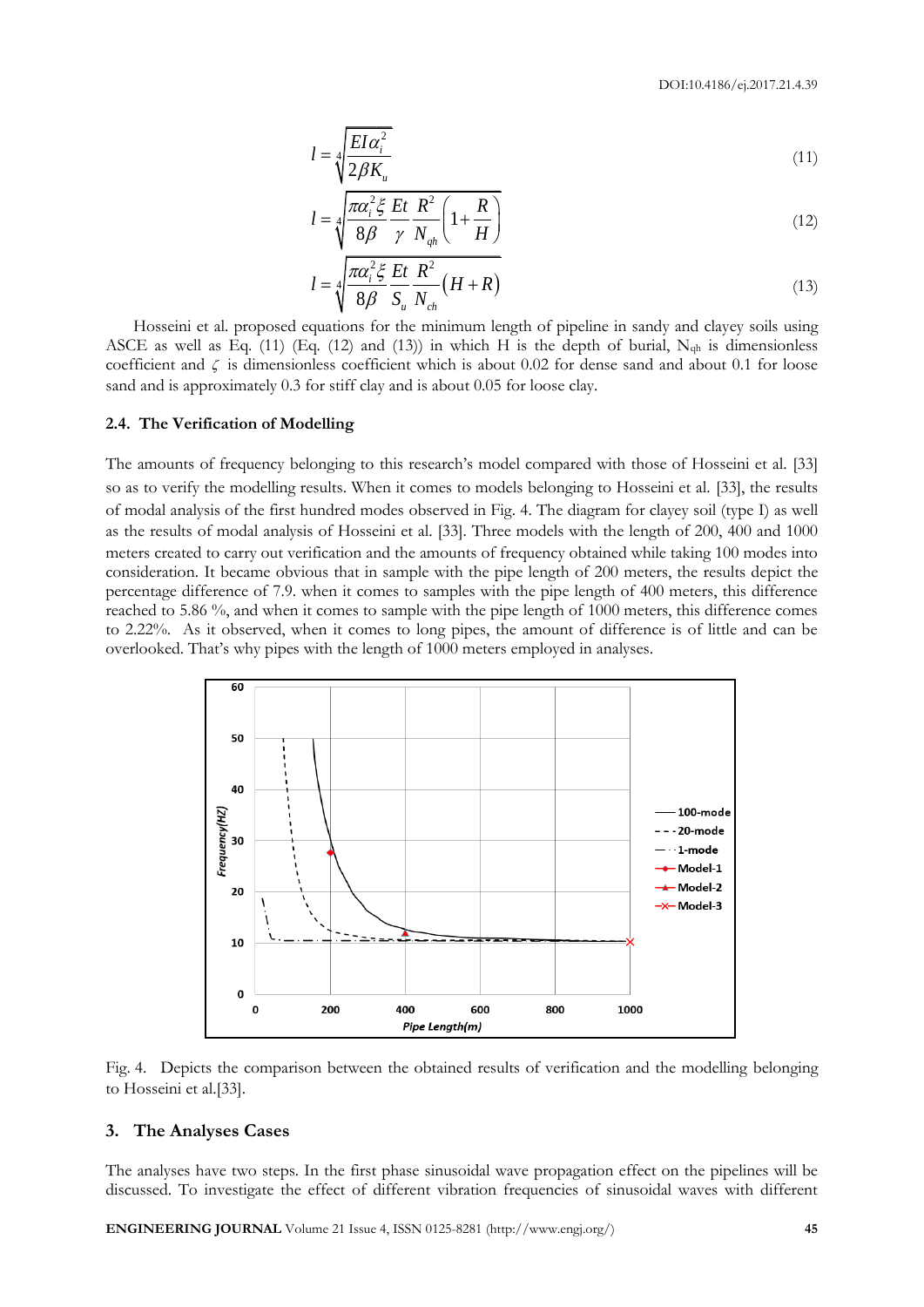frequencies used. The analyses performed in different soils and with different wave propagational speed. After that time history analyses performed for different soils and under five earthquake spectra.

# **3.1. The Effect of Sinusoidal P-Wave Propagation**

First the effect of wave propagation speed on sinusoidal wave investigated. As observed in Table 4, the amounts of axial strain in pipe's middle elements in four different types of soil and in various frequencies investigated. Also, the wave propagational speed in each type of soil modeled with respect to the P-wave propagational speed in soil. In this modelling, one type of sinusoidal wave with an equaled acceleration of 1G used and the only difference between analyses is the different amounts of vibration frequency belonging to each wave. Fig. 5 shows the form of input wave.

Table 4. The amounts of axial strain obtained for the middle elements under the influence of sinuous wave with different frequencies.

| Soil Type          | $V_p\left(\frac{m}{s}\right)$ | $V_{\mathit{particle}}\left(\frac{m}{s}\right)$ | Frequency      | $\mathcal{E}_a$ |
|--------------------|-------------------------------|-------------------------------------------------|----------------|-----------------|
|                    | 1000                          | 0.62                                            | 2.5            | 0.00015         |
| $\mathbf{I}$       | 800                           | 0.62                                            | 2.5            | 0.00018         |
| Ш                  | 450                           | 0.62                                            | 2.5            | 0.00022         |
| IV                 | 250                           | 0.62                                            | 2.5            | 0.00011         |
|                    | 1000                          | 0.78                                            | $\mathbf{2}$   | 0.00012         |
| $\mathbf{I}$       | 800                           | 0.78                                            | $\overline{c}$ | 0.00015         |
| Ш                  | 450                           | 0.78                                            | $\overline{2}$ | 0.00021         |
| IV                 | 250                           | 0.78                                            | 2              | 0.00011         |
| I                  | 1000                          | 1.00                                            | 1.56           | 0.00009         |
| $_{\rm II}$        | 800                           | 1.00                                            | 1.56           | 0.00012         |
| $\mathop{\rm III}$ | 450                           | 1.00                                            | 1.56           | 0.00017         |
| IV                 | 250                           | 1.00                                            | 1.56           | 0.00017         |
| I                  | 1000                          | 1.56                                            |                | 0.00006         |
| $_{\rm II}$        | 800                           | 1.56                                            |                | 0.00008         |
| Ш                  | 450                           | 1.56                                            |                | 0.00014         |
| IV                 | 250                           | 1.56                                            |                | 0.00017         |
| Ι                  | 1000                          | 3.12                                            | 0.5            | 0.00003         |
| $\mathbf{I}$       | 800                           | 3.12                                            | 0.5            | 0.00004         |
| Ш                  | 450                           | 3.12                                            | 0.5            | 0.00007         |
| IV                 | 250                           | 3.12                                            | 0.5            | 0.00011         |



Fig. 5. The imposed sinusoidal wave on pipelines in various soils.

Considering Table 4, it became clear that the amounts of strain in stiff soils (types I and II) are less than those of looser soils and as the wave propagational speed increases, the amounts of strain decrease. Furthermore, the effect of wave frequency content on the propagational speed should not be underestimated. Waves with different frequency contents had various effects on the amounts of strain. As the amount of vibration frequency decreases, the amounts of strain in low speeds will be in a crisis. When the amount of frequency increases, the most amount of strain happens in terms of wave propagation speed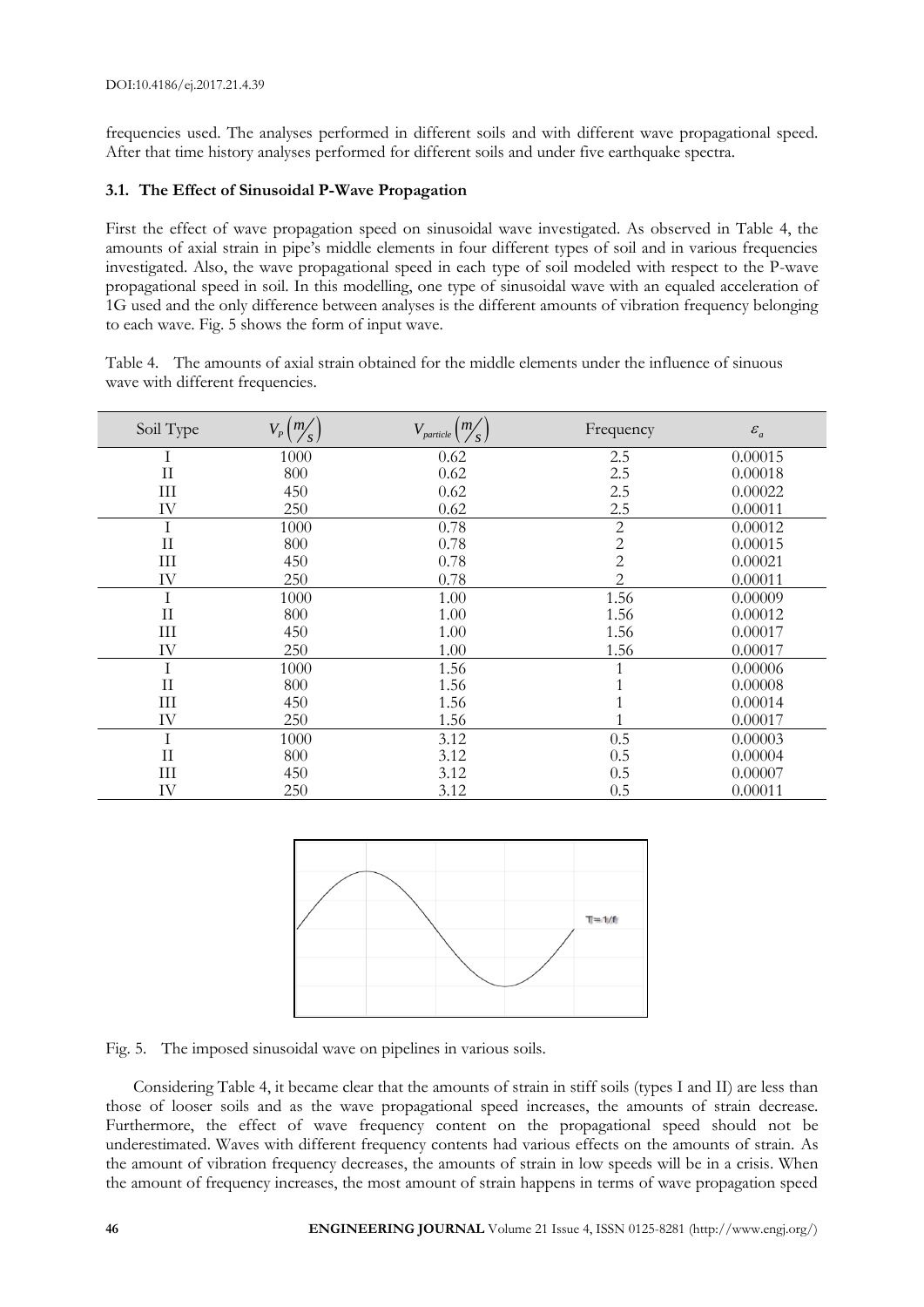of 450 m/s instead of 250m/s. The amounts of strains in each frequency observed in Table 4. To investigate more, the amounts of strains in four samples equaled with respect to the most amount of strain and equaled trends for the five different frequencies depicted in Fig. 6.

It obvious that the maximum amounts of strain produced in the wave speed of 450 m/s and soil type III in terms of 2 and 2.5 hertz frequencies. In other samples with 1.56, 1.0, 0.5 hertz frequencies the most amounts of strain found in soil type IV. As a result, it can be concluded that wave propagation speed has a significant effect on the amounts of responses and in soil types of III and IV (in which the wave motion speed is less), the amounts of strain are more than those of soil types I and II. In other words, the stiffer the soil, the less the amounts of strain. Also, it became obvious that as the frequency of imposed wave increases, the amounts of axial strain increases simultaneously. For instance, in soil type I, the change in wave frequency from 2.5 hertz to 0.5 hertz will lead to strains ranging from 0.00015 to 0.0003 which indicates the amount of reduction in strain equals to %20.



Fig. 6. The relative amounts of strain in different frequencies: a) 2.5, b) 2, c) 1.56, d) 1, e) 0.5 hertz. Horizontal axis indicates soil types and vertical axis indicates the ratio of strain to the maximum strain.

# **3.2. The Effect of Time History Analyses for Five Earthquake Spectra**

To investigate the effect of different vibration frequencies of spectra with different frequency contents used. The analyses performed in different soils and with different wave propagation speed. After that time history analyses performed for different soils and under five earthquake spectrum.

Then, the research embarks on investigating the effect of wave propagation speed after installing five earthquake spectrum on the pipelines. The end results can be observed in Table 5. For comparing the axial strain in the pipe middle element the absolute value of strain for each spectrum analyzed. The graph of strain amounts versus time for some spectra depicted in Figs. 7 and 8. In these figures, the effect of Manjil earthquake investigated. Table 5 shows the results of the maximum amounts of strain produced during all five types of recorded earthquakes. It observed that although all earthquake records had the same acceleration, i.e. 1G. , in Loma-Prieta record (in which the maximum wave speed exceeded the other ones and the wave speed equaled to 1.21 m/s) the amounts of strain produced exceeded the other records and equaled to 0.0028. The Manjil record with the maximum speed of 0.34 m/s (while having the minimum speed among the records) had the minimum amount of axial strain, equaling to 0.00028. This indicates the enormous effect of frequency content on the amounts of response so much. The maximum amount of strain is ten times more than its minimum amount.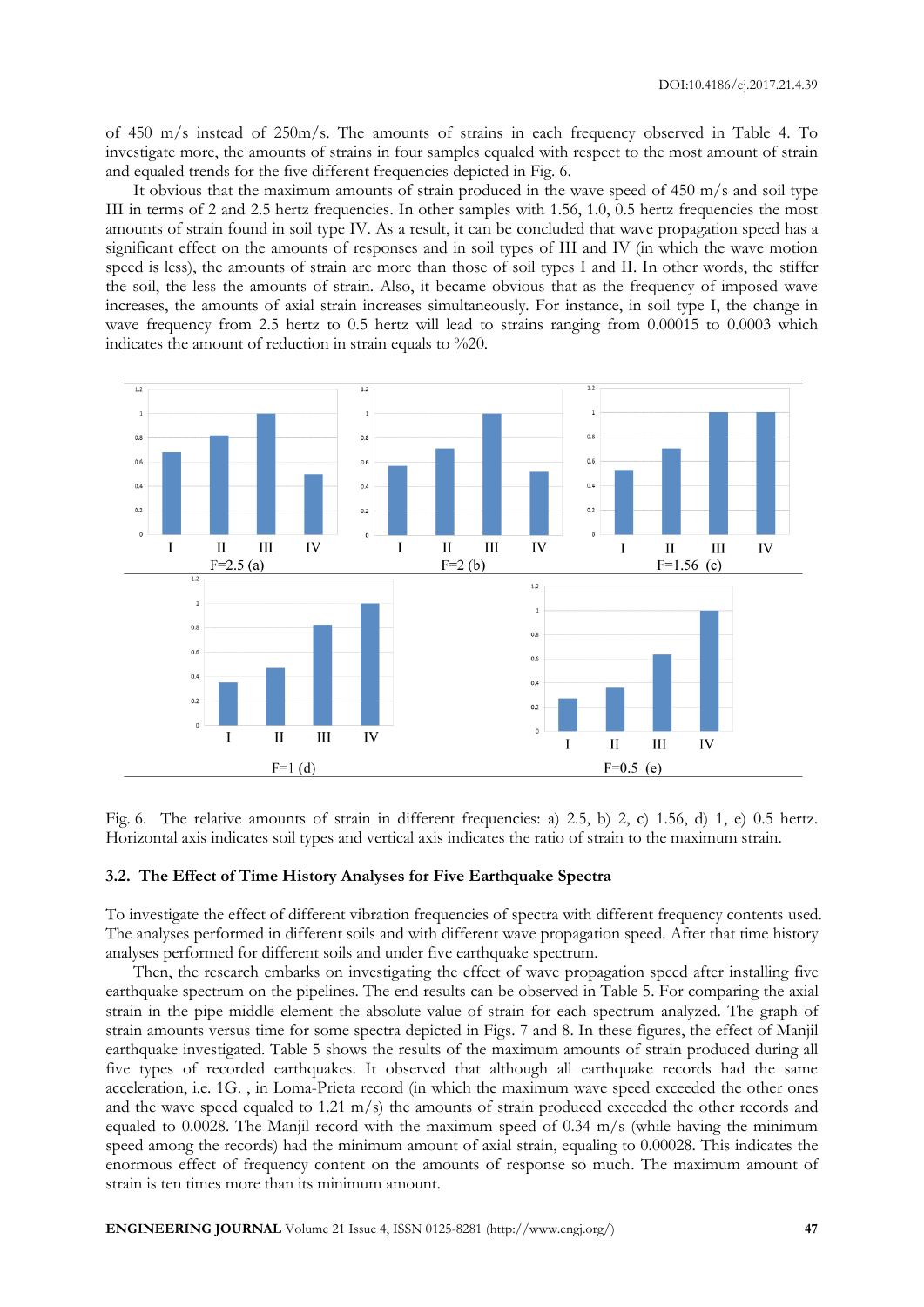

Fig. 7. The imposed spectrum on pipelines in various soils.

Also after investigating the amounts of strain in both soil types of clayey and sandy under a particular record, it became obvious that the amounts of strain in clayey soil are more than those in sandy soil. For example, in Loma-Prieta earthquake the ratio of strain produced in sandy soil to clayey soil in soil type II is 0.625. Furthermore, for Kobe, Imperial Valley, Northridge as well as Manjil spectrum were 0.627, 0.987, 0.829 and 0.92 respectively. The ratio of minimum to maximum strain values in the clayey soils in different soil type (type I to type IV) in Loma-Prieta ,Kobe, Imperial Valley, Northridge, and Manjil spectra equaled to 0.55 and 0.42 and 0.57, 0.81, 0.63 respectively. In sandy soil equaled to 0.63, 0.67, 0.58, 0.79, and 0.47 respectively. The average of the values of the reduced strain in different type of soil could reduce the amount of strain considered equal to 0.592 for clayey soils, and equal to 0.61 for sandy soil.



Fig. 8. The imposed spectrum on pipelines in various soils.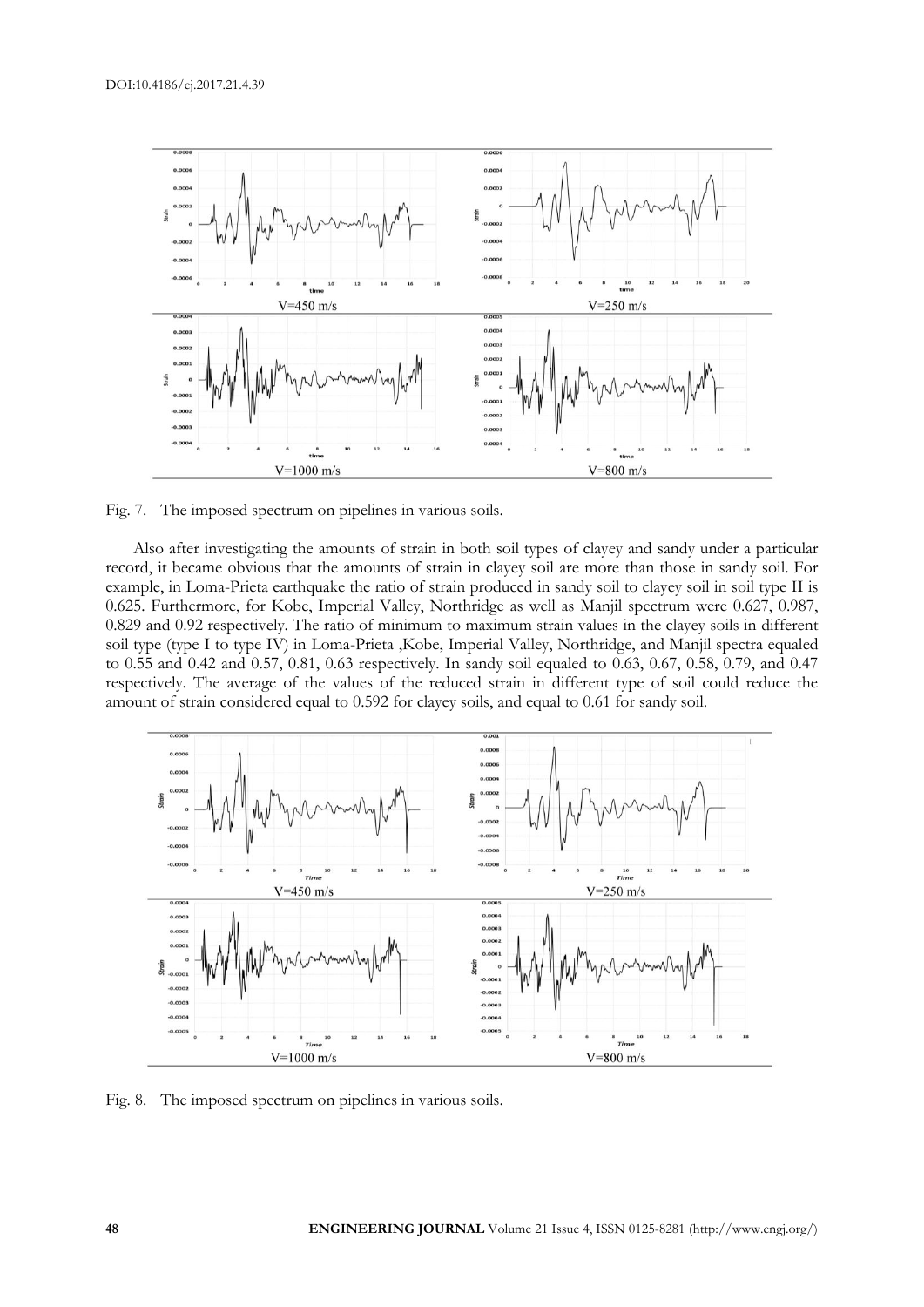| Name               | Soil Type    | $V_P\left(\frac{m}{s}\right)$ | $\varepsilon_a$ – sandy soil | $\varepsilon_a$ – clayey soil |
|--------------------|--------------|-------------------------------|------------------------------|-------------------------------|
| oma Prieta         | IV           | 250                           | 0.00137                      | 0.00200                       |
|                    | Ш            | 450                           | 0.00200                      | 0.00280                       |
|                    | $\mathbf{I}$ | 800                           | 0.00197                      | 0.00275                       |
|                    | T            | 1000                          | 0.00126                      | 0.00176                       |
|                    | IV           | 250                           | 0.00088                      | 0.00160                       |
|                    | IΗ           | 450                           | 0.00121                      | 0.00193                       |
| kobe               | $\mathbf{I}$ | 800                           | 0.00100                      | 0.00101                       |
|                    | Ι            | 1000                          | 0.00081                      | 0.00082                       |
|                    | IV           | 250                           | 0.00084                      | 0.00133                       |
| Imperial<br>Valley | Ш            | 450                           | 0.00143                      | 0.00145                       |
|                    | $\mathbf{I}$ | 800                           | 0.00103                      | 0.00103                       |
|                    | T            | 1000                          | 0.00083                      | 0.00083                       |
|                    | IV           | 250                           | 0.00032                      | 0.00040                       |
| Northridge         | III          | 450                           | 0.00039                      | 0.00047                       |
|                    | $_{\rm II}$  | 800                           | 0.00037                      | 0.00045                       |
|                    | I            | 1000                          | 0.00031                      | 0.00038                       |
|                    | IV           | 250                           | 0.00060                      | 0.00060                       |
|                    | Ш            | 450                           | 0.00044                      | 0.00048                       |
| Manjil             | $_{\rm II}$  | 800                           | 0.00033                      | 0.00046                       |
|                    | I            | 1000                          | 0.00028                      | 0.00038                       |

Table 5. The characteristics of the maximum amounts of strain obtained for soils in different spectra.

To investigate the effect of wave propagation speed on the amounts of strain more precisely, Table 5 equaled based on the maximum amount of strain (Fig. 9). This figure depicts the ratio of strains to the Pwave propagation speed in both soil types of sandy and clayey. In both sample types of soil, the maximum strain observed in soil types III and IV (which their longitudinal wave propagation speed equals to 250 m/s and 450 m/s). Also, the minimum amounts of strain belonged to soil type I with wave propagation speed of 1000 m/s.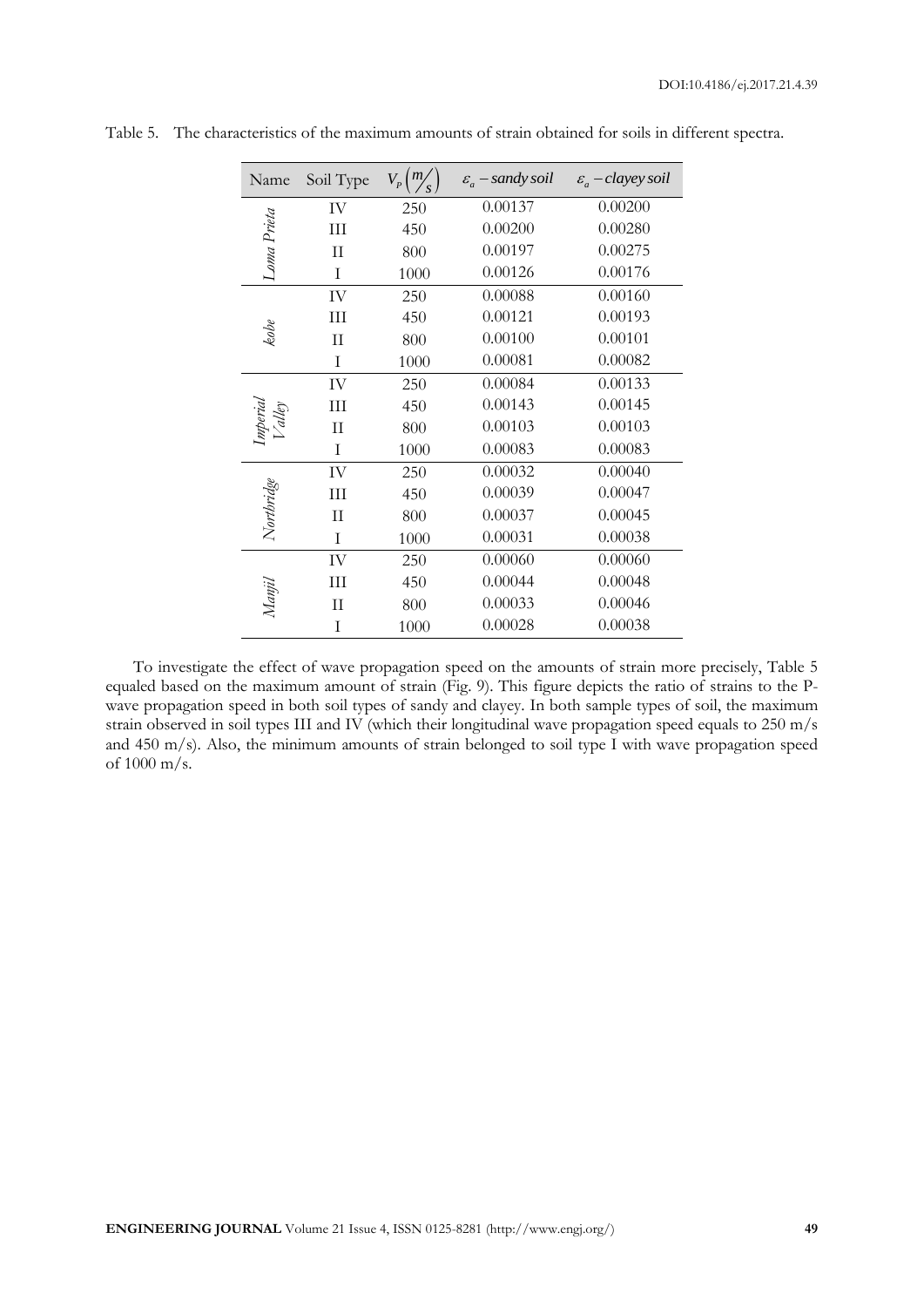

Fig. 9. The relative amounts of strain in various soils in terms of wave propagation speed.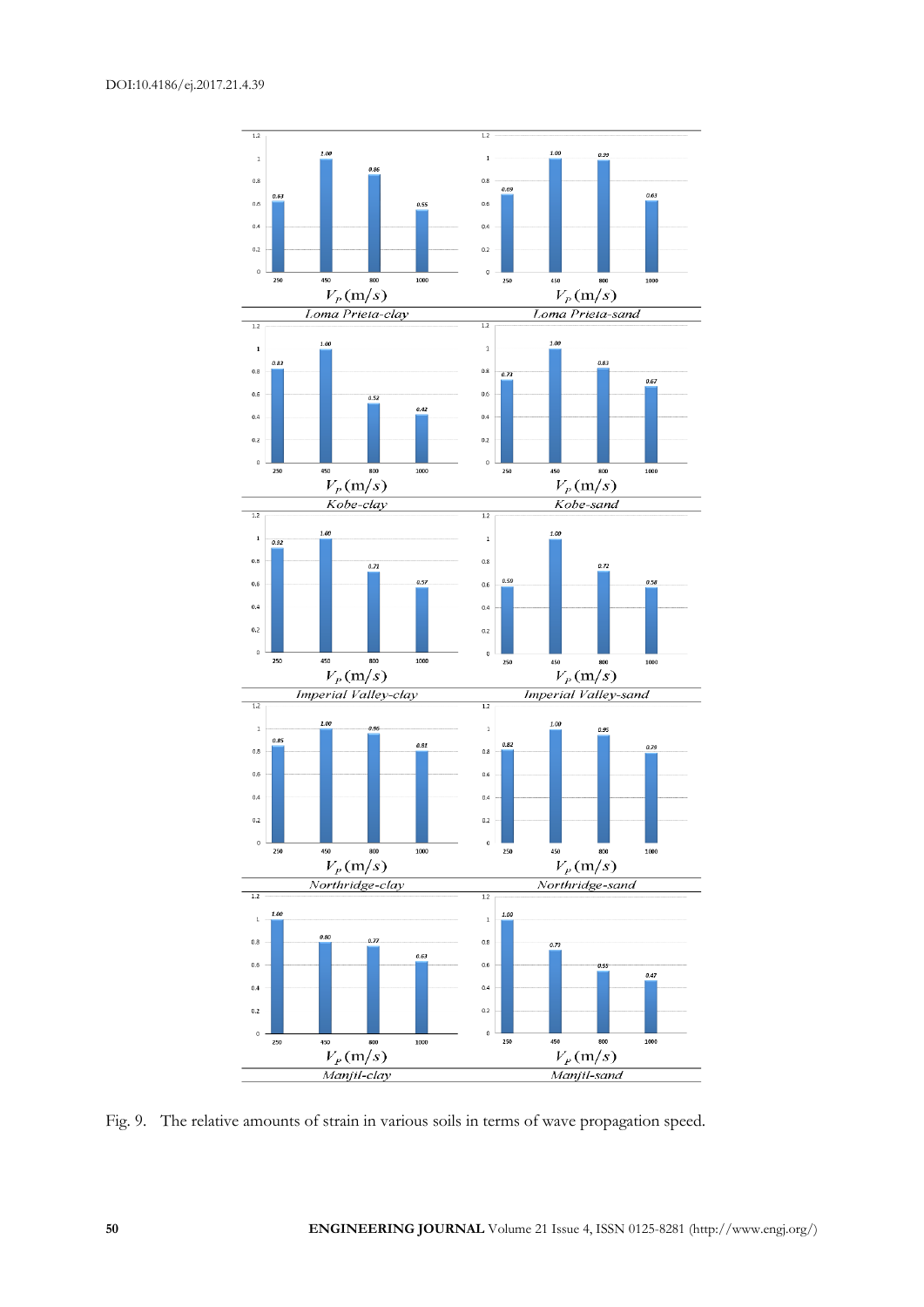# **4. Conclusions**

After studying the imposition of sinusoidal wave with diverse frequencies, it became evident that as the frequency of the imposed wave increases, the amounts of axial strain increases as well. For instance, in soil type I, the changes in wave frequency from 2.5 hertz to 0.5 hertz led to the decrease in axial strain, equaling to 20%.

The speed of grains' movement in times of earthquake and the produced vibration frequency stemming from the earthquake has a huge effect on the response amounts. Five earthquake spectrum with the maximum speed of different grains' movement investigated and the following results obtained.

- Although all earthquake records had the same acceleration, in Loma-Prieta record the amounts of strains obtained were more than the other records and equaling to 0.0028. The maximum wave speed exceeds the other records and the wave speed equals to 1.21 m/s. Manjil record with the maximum speed of 0.34 m/s (having the minimum speed among the records) possessed the minimum amount of axial strain, equaling to 0.00028. This indicates the enormous effect of frequency content on the amounts of response so much so that the maximum amount of strain is ten times more than its minimum amount.
- After investigating the amounts of strain in both soil types of clayey and sandy under a particular record, it became obvious that the amounts of strain in clayey soil are more than those in sandy soil. For example, in Loma-Prieta earthquake the ratio of strain produced in sandy soil to clayey soil in soil type II is 0.625. This trend almost applies to all analyses, and the amounts of strain in sandy soil were not more than those of clayey soil in any of the cases.

#### **References**

- [1] R. P. Kennedy, A. M. Chow, and R. A. Williamson, "Fault movement effects on buried oil pipeline," *Transportation Engineering Journal of the American Society of Civil Engineers*, vol. 103, no. 5, pp. 617-633, 1977.
- [2] Y. W. Choo, T. H. Abdoun, M. J. O'Rourke, and D. Ha, "Remediation for buried pipeline systems under permanent ground deformation," *Soil Dynamics and Earthquake Engineering*, vol. 27, no. 12, pp. 1043-1055, 2007.
- [3] T. K. Datta, "Seismic response of buried pipelines: a state-of-the-art review," *Nuclear Engineering and Design*, vol. 192, no. 2, pp. 271-284, 1999.
- [4] M. Moradi, M. Rojhani, A. Galandarzadeh, and S. Takada, "Centrifuge modelling of buried continuous pipelines subjected to normal faulting," *Earthquake Engineering and Engineering Vibration*, vol. 12, no. 1, pp. 155-164, 2013.
- [5] D. K. Karamitros, G. D. Bouckovalas, and G. P. Kouretzis, "Stress analysis of buried steel pipelines at strike-slip fault crossings," *Soil Dynamics and Earthquake Engineering*, vol. 27, no. 3, pp. 200-211, 2007.
- [6] D. K. Karamitros, G. D. Bouckovalas, G. P. Kouretzis, and V. Gkesouli, "An analytical method for strength verification of buried steel pipelines at normal fault crossings," *Soil Dynamics and Earthquake Engineering*, vol. 31, no. 11, pp. 1452-1464, 2011.
- [7] G. P. Kouretzis, K. I. Andrianopoulos, S. W. Sloan, and J. P. Carter, "Analysis of circular tunnels due to seismic P-wave propagation, with emphasis on unreinforced concrete liners," *Computers and Geotechnics*, vol. 55, pp. 187-194, 2014.
- [8] G. P. Kouretzis, S. W. Sloan, and J. P. Carter, "Effect of interface friction on tunnel liner internal forces due to seismic S- and P-wave propagation," *Soil Dynamics and Earthquake Engineering*, vol. 46, pp. 41-51, 2013.
- [9] H. Sedarat, A. Kozak, Y. M. A. Hashash, A. Shamsabadi, and A. Krimotat, "Contact interface in seismic analysis of circular tunnels," *Tunnelling and Underground Space Technology*, vol. 24, no. 4, pp. 482- 490, 2009.
- [10] S. Joshi, A. Prashant, A. Deb, and S. K. Jain, "Analysis of buried pipelines subjected to reverse fault motion." *Soil Dynamics and Earthquake Engineering*, vol. 31, no. 7, pp. 930-940, 2011.
- [11] M. H. Baziar, A. Nabizadeh, R. Mehrabi, C. J. Lee, and W. Y. Hung, "Evaluation of underground tunnel response to reverse fault rupture using numerical approach," *Soil Dynamics and Earthquake Engineering*, vol. 83, pp. 1-17, 2016.
- [12] H. H. Jalali, F. R. Rofooei, N. K. A. Attari, and M. Samadian, "Experimental and finite element study